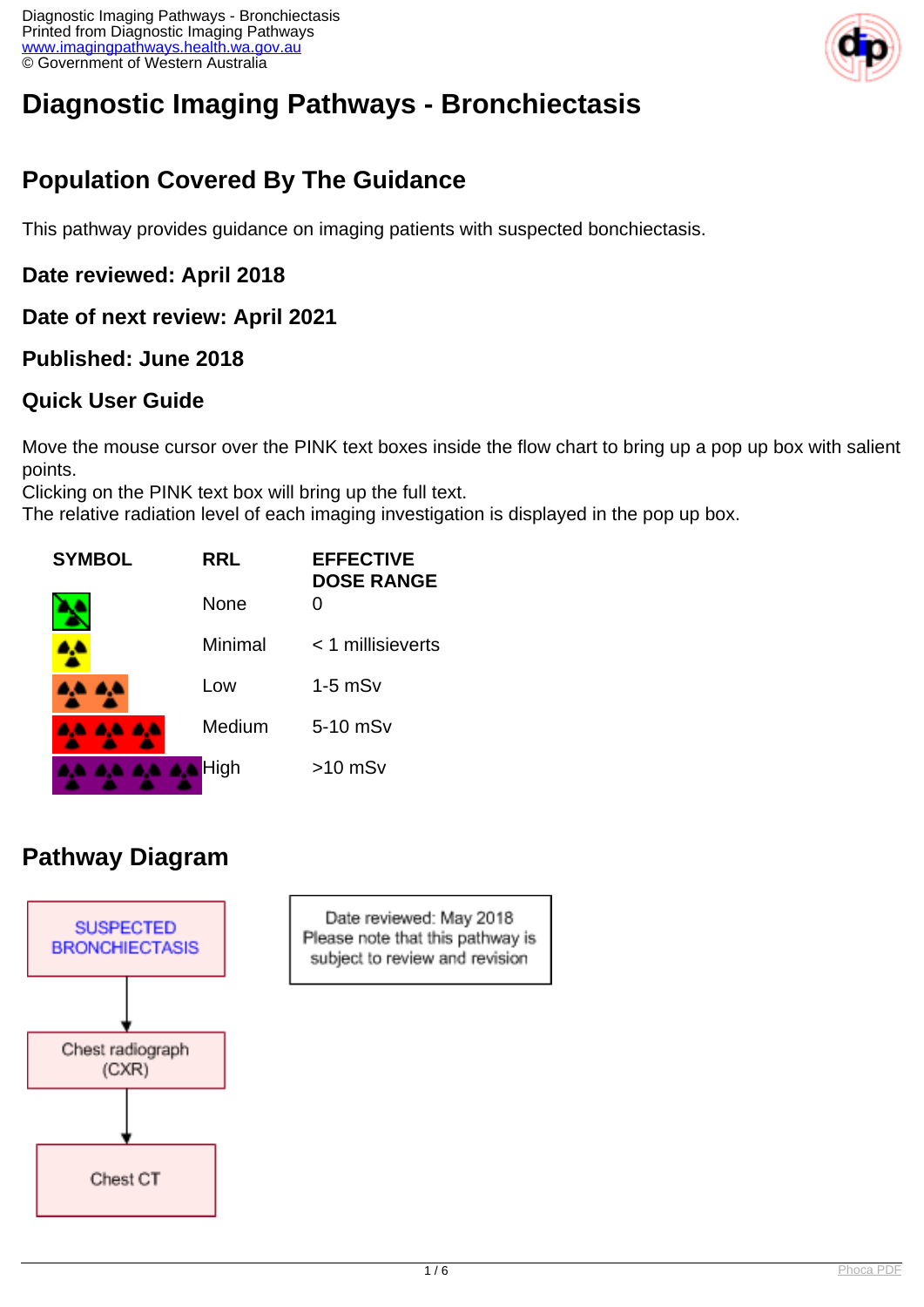

### **Image Gallery**

Note: These images open in a new page



#### **1a Cystic Bronchiectasis**

Image 1 (Plain Radiograph): Severe cystically dilated bronchi most marked in the upper lung zones bilaterally due to cystic fibrosis.

#### **2 Cystic Bronchiectasis**

Image 2 (Computed Tomography): Multicystic space within the base of the left lower lobe which is continuous with the small airways and is representative of cystic bronchiectasis.

#### **3a Cystic Bronchiectasis**

Image 3a: Pneumonectomy showing grossly dilated bronchi with mucous plugging (blue arrows) and distal consolidation.

**3b** Image 3b (H&E, x2.5): Section of a dilated bronchi with florid acute on chronic inflammation of the bronchial wall and surrounding interstitial fibrosis.

### **Teaching Points**

- Bronchiectasis is a clinical syndrome involving irreversible damage and dilatation of the bronchi
	- The diagnosis of bronchiectasis requires the presence of clinical symptoms as well as characteristic radiographic features on chest CT
- A chest radiograph is useful to exclude other causes of the patient's symptoms. In severe disease, it can demonstrate changes of bronchiectasis
- Chest CT is the investigation of choice to define the type and extent of bronchiectasis

### **Bronchiectasis**

- $\bullet$  Bronchiectasis is a clinical syndrome involving irreversible damage and dilatation of the bronchi  $1$
- The diagnosis of bronchiectasis requires the presence of clinical symptoms as well as characteristic radiographic features on Chest CT [1](index.php?option=com_content&view=article&id=132&tab=references)
- Bronchiectasis may be described as a final common pathway for several diseases associated with excessive bronchial inflammation, bacterial colonisation and infection. [2](index.php?option=com_content&view=article&id=132&tab=references) Cystic fibrosis is the most recognised cause of bronchiectasis, [3](index.php?option=com_content&view=article&id=132&tab=references) however, the prevalence of non-CF bronchiectasis is increasing. [4](index.php?option=com_content&view=article&id=132&tab=references) Causes of non-CF bronchiectasis include primary antibody deficiency syndromes, certain infections, autoimmune conditions and other mucociliary clearance defects. [2, 3](index.php?option=com_content&view=article&id=132&tab=references)





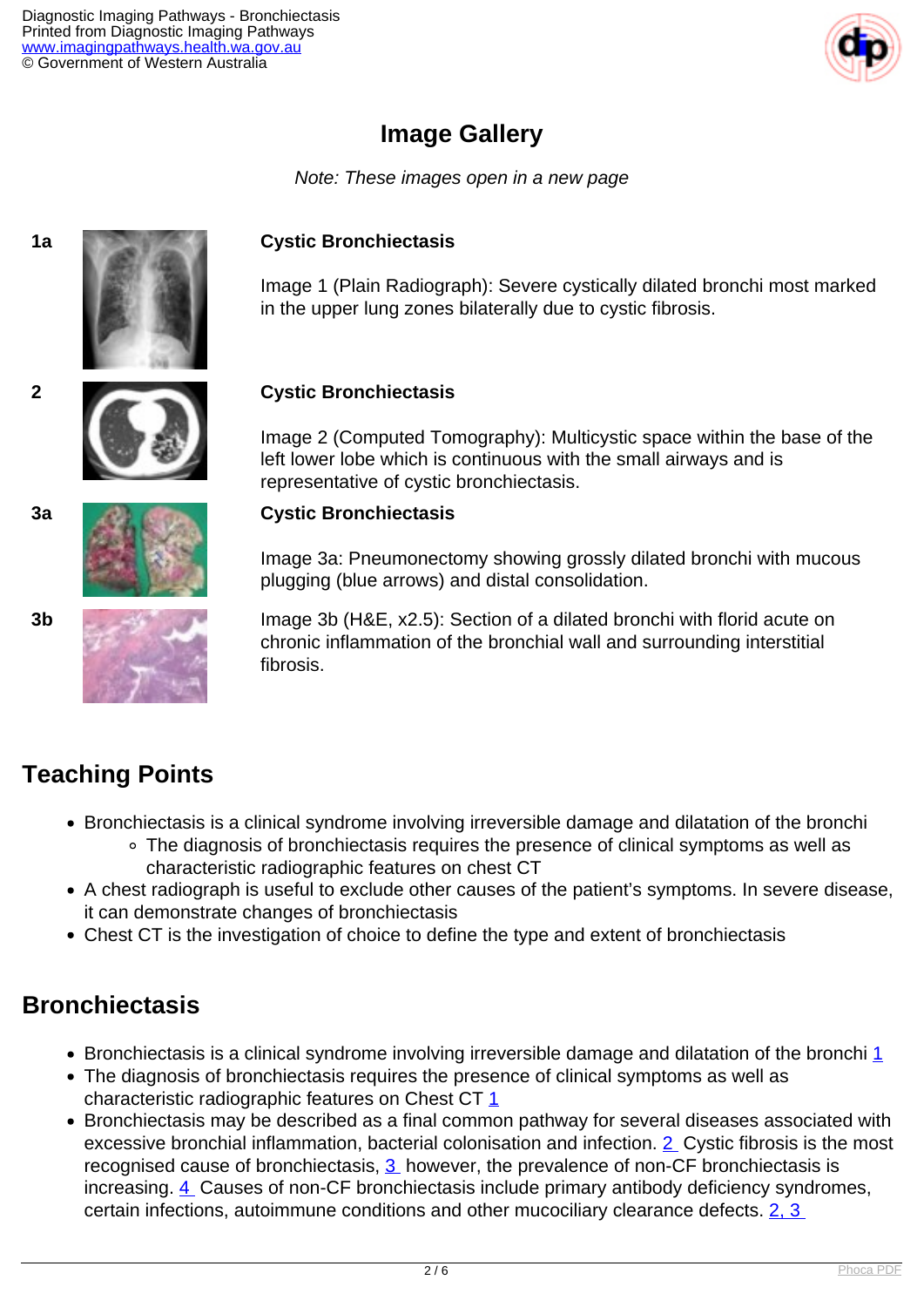

Bronchiectasis is becoming increasingly associated with COPD, and is associated with poor outcomes when present [5](index.php?option=com_content&view=article&id=132&tab=references)

# **Plain Chest Radiograph (CXR)**

- Relatively insensitive for bronchiectasis, but usually the initial investigation to exclude other causes for the patient's symptoms  $6, 7$
- Compared to CT, CXR has a reported sensitivity of 88% and specificity of 74% [8, 9](index.php?option=com_content&view=article&id=132&tab=references)
- May be normal in mild disease and underestimates the severity and extent of the disease  $6, 7, 10$ , [11](index.php?option=com_content&view=article&id=132&tab=references)
- Bronchiectasis patients commonly have abnormal CXR appearances but changes are often nonspecific. [2](index.php?option=com_content&view=article&id=132&tab=references) Findings suggestive of bronchiectasis include "tram track" appearance of dilated bronchi radiating from the hila, bronchial wall thickening and nodular or tubular opacities representing mucous impaction, [12, 13](index.php?option=com_content&view=article&id=132&tab=references) however, these signs may also represent COPD, asthma or lower respiratory tract infection. [10](index.php?option=com_content&view=article&id=132&tab=references) There may also be evidence of chronic lower airway infection such as calcifications or infiltrates [4](index.php?option=com_content&view=article&id=132&tab=references)
- A baseline CXR is recommended in all bronchiectasis patients with repeat CXR based on clinical need, but CT is recommended to establish the diagnosis [10](index.php?option=com_content&view=article&id=132&tab=references)
- There is poor correlation with infective exacerbations of bronchiectasis and radiographic changes [14](index.php?option=com_content&view=article&id=132&tab=references) and exacerbations are usually defined by clinical signs and symptoms [10](index.php?option=com_content&view=article&id=132&tab=references)

# **Chest Computed Tomography (CT)**

- CT Chest is the investigation of choice for diagnosing bronchiectasis [1, 10](index.php?option=com_content&view=article&id=132&tab=references)
- CT can identify classify bronchiectasis into different morphologies including cylindrical, cystic and varicoid [3, 12](index.php?option=com_content&view=article&id=132&tab=references)
- Typical features of bronchiectasis on CT include: [3, 10, 15-18](index.php?option=com_content&view=article&id=132&tab=references)
	- Lack of tapering of the bronchial lumina
	- Dilated bronchi with internal diameter greater than that of the adjacent pulmonary artery
	- Visualized bronchi within 1 cm of the pleura
	- Mucus-filled dilated bronchi
- Radiographic findings can also point towards the underlying cause [18-20](index.php?option=com_content&view=article&id=132&tab=references) although no aetiology is identified in a large proportion [21](index.php?option=com_content&view=article&id=132&tab=references)
- Conventional HRCT with 1mm thick slices at 10mm intervals was considered the gold standard for diagnosis of bronchiectasis, [10](index.php?option=com_content&view=article&id=132&tab=references) but it has been mostly replaced by multislice CT (or multidetector CT, MDCT) which can be reconstructed into thin slices to assess parenchymal and bronchial detail, and continuous thick slices to assess for small nodules. Multislice CT has a faster acquisition time and higher resolution when reconstructed in different planes. MDCT has been shown to be more accurate for diagnosing bronchiectasis compared to conventional HRCT [22, 23](index.php?option=com_content&view=article&id=132&tab=references) and is preferred [1](index.php?option=com_content&view=article&id=132&tab=references)

### **References**

#### **Date of literature search: April 2018**

References are graded from Level I to V according to the Oxford Centre for Evidence-Based Medicine, Levels of Evidence. [Download the document](http://www.cebm.net/wp-content/uploads/2014/06/CEBM-Levels-of-Evidence-2.1.pdf)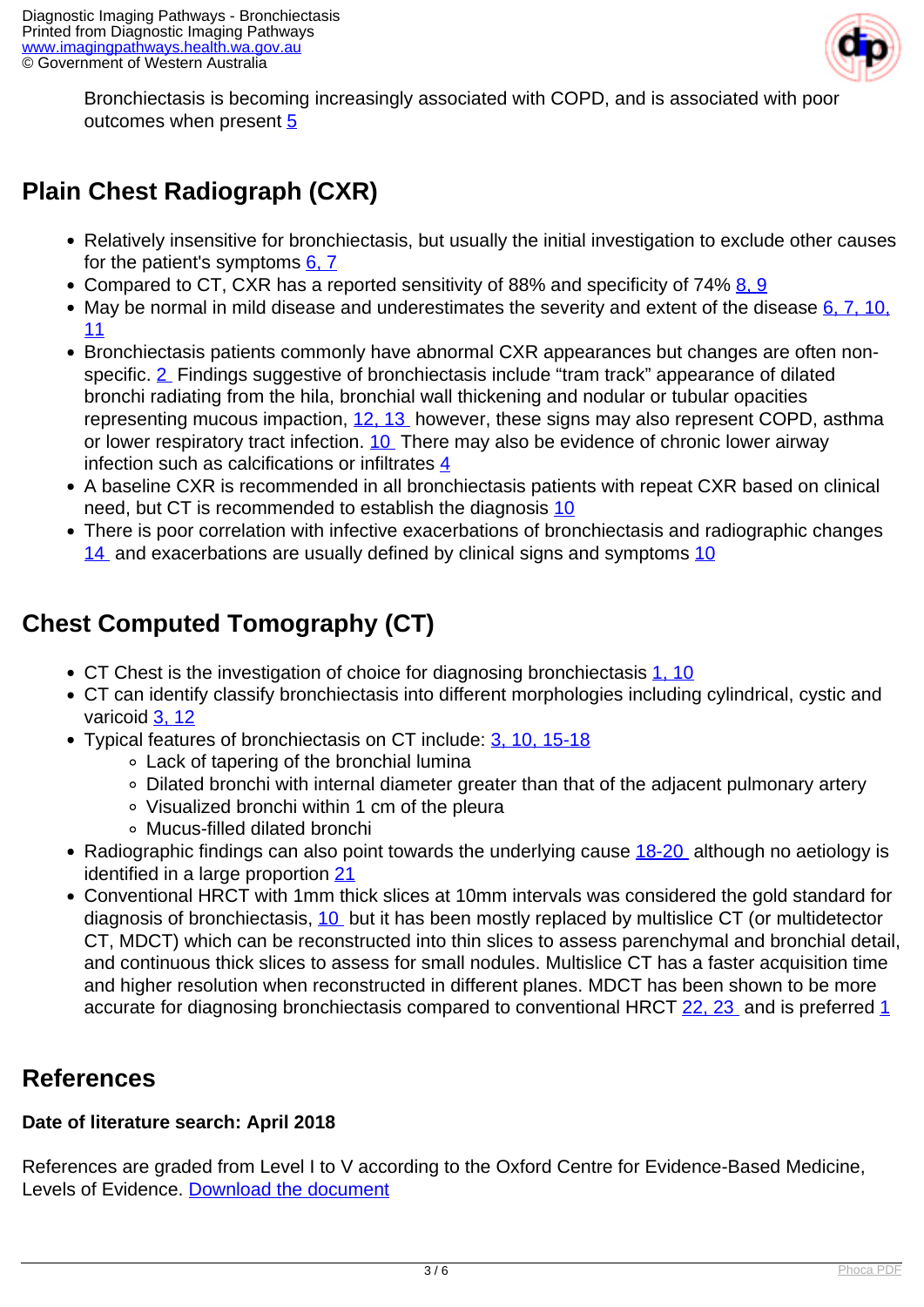

- 1. Thoracic Society of Australia and New Zealand. **Chronic suppurative lung disease and bronchiectasis in children and adults in Australia and New Zealand. Clinical practice** guideline. 2014. (Guideline). View the reference
- 2. Altenburg J, Wortel K, van der Werf TS, Boersma WG. **Non-cystic fibrosis bronchiectasis: clinical presentation, diagnosis and treatment, illustrated by data from a Dutch Teaching Hospital.** Neth J Med. 2015;73(4):147-54. (Review article). View the reference
- 3. Milliron B, Henry TS, Veeraraghavan S, Little BP. **Bronchiectasis: Mechanisms and imaging clues of associated common and uncommon diseases.** Radiographics. 2015;35(4):1011-30. (Review article). [View the reference](https://pubs.rsna.org/doi/abs/10.1148/rg.2015140214 )
- 4. Maselli DJ, Amalakuhan B, Keyt H, Diaz AA. **Suspecting non?cystic fibrosis bronchiectasis: What the busy primary care clinician needs to know.** Int J Clin Pract. 2017;71(2):e12924. (Review article). [View the reference](http://www.ncbi.nlm.nih.gov/pmc/articles/PMC5396137/ )
- 5. Martinez-Garcia MA, Soler-Cataluna JJ, Donat Sanz Y, Catalan Serra P, Agramunt Lerma M, Ballestin Vicente J, et al. **Factors associated with bronchiectasis in patients with COPD.**  Chest. 2011;140(5):1130-7. (Level III evidence). [View the reference](https://www.ncbi.nlm.nih.gov/pubmed/21546440 )
- 6. Tasker AD, Flower CD. **Imaging the airways. Hemoptysis, bronchiectasis, and small airways** disease. Clin Chest Med. 1999;20(4):761-73, viii. (Review article). *View the reference*
- 7. Kumar NA, Nguyen B, Maki D. **Bronchiectasis: current clinical and imaging concepts.** Semin Roentgenol. 2001;36(1):41-50. (Review article). [View the reference](https://www.ncbi.nlm.nih.gov/pubmed/11204758 )
- 8. Munro NC, Han LY, Currie DC, Strickland B, Cole PJ. **Radiological evidence of progression of bronchiectasis.** Respir Med. 1992;86(5):397-401. (Level III evidence). [View the reference](https://www.ncbi.nlm.nih.gov/pubmed/1462019 )
- 9. van der Bruggen-Bogaarts BA, van der Bruggen HM, van Waes PF, Lammers JW. **Screening for bronchiectasis. A comparative study between chest radiography and high-resolution CT.**  Chest. 1996;109(3):608-11. (Level II-III evidence). [View the reference](https://www.ncbi.nlm.nih.gov/pubmed/8617064 )
- 10. Pasteur MC, Bilton D, Hill AT. **British Thoracic Society guideline for non-CF bronchiectasis.**  Thorax. 2010;65 Suppl 1:i1-58. (Guideline). View the reference
- 11. Ellis S, Aziz Z. **Radiology as an aid to diagnosis in lung disease.** Postgrad Med J. 2016;92(1092):620-3. (Review article). [View the reference](https://www.ncbi.nlm.nih.gov/pubmed/27535941 )
- 12. Little BP, Duong PT. **Imaging of diseases of the large airways.** Radiol Clin North Am. 2016;54(6):1183-203. (Review article). [View the reference](https://www.ncbi.nlm.nih.gov/pubmed/27719983 )
- 13. Cantin L, Bankier AA, Eisenberg RL. **Bronchiectasis.** Am J Roentgenol. 2009;193(3):W158-W71. (Review article). [View the reference](https://doi.org/10.2214/AJR.09.3053 )
- 14. Greene KE, Takasugi JE, Godwin JD, Richardson ML, Burke W, Aitken ML. **Radiographic changes in acute exacerbations of cystic fibrosis in adults: a pilot study.** AJR Am J Roentgenol. 1994;163(3):557-62. (Level III evidence). [View the reference](https://www.ncbi.nlm.nih.gov/pubmed/8079843 )
- 15. Kang EY, Miller RR, Muller NL. **Bronchiectasis: comparison of preoperative thin-section CT and pathologic findings in resected specimens.** Radiology. 1995;195(3):649-54. (Level IV evidence). [View the reference](https://www.ncbi.nlm.nih.gov/pubmed/7753989 )
- 16. Lynch DA, Newell JD, Tschomper BA, Cink TM, Newman LS, Bethel R. **Uncomplicated asthma in adults: comparison of CT appearance of the lungs in asthmatic and healthy subjects.**  Radiology. 1993;188(3):829-33. (Level III evidence). [View the reference](https://www.ncbi.nlm.nih.gov/pubmed/8351357 )
- 17. Bonavita J, Naidich DP. **Imaging of bronchiectasis.** Clin Chest Med. 2012;33(2):233-48. (Review article). [View the reference](https://www.ncbi.nlm.nih.gov/pubmed/22640843 )
- 18. Dodd JD, Lavelle LP, Fabre A, Brady D. **Imaging in cystic fibrosis and non-cystic fibrosis bronchiectasis.** Semin Respir Crit Care Med. 2015;36(2):194-206. (Review article). [View the](https://www.ncbi.nlm.nih.gov/pubmed/25826587 ) [reference](https://www.ncbi.nlm.nih.gov/pubmed/25826587 )
- 19. Barker AF. **Bronchiectasis.** N Engl J Med. 2002;346(18):1383-93. (Review article). [View the](https://www.ncbi.nlm.nih.gov/pubmed/11986413 ) [reference](https://www.ncbi.nlm.nih.gov/pubmed/11986413 )
- 20. Cartier Y, Kavanagh PV, Johkoh T, Mason AC, Muller NL. **Bronchiectasis: accuracy of highresolution CT in the differentiation of specific diseases.** AJR Am J Roentgenol. 1999;173(1):47-52. (Level II-III evidence). View the reference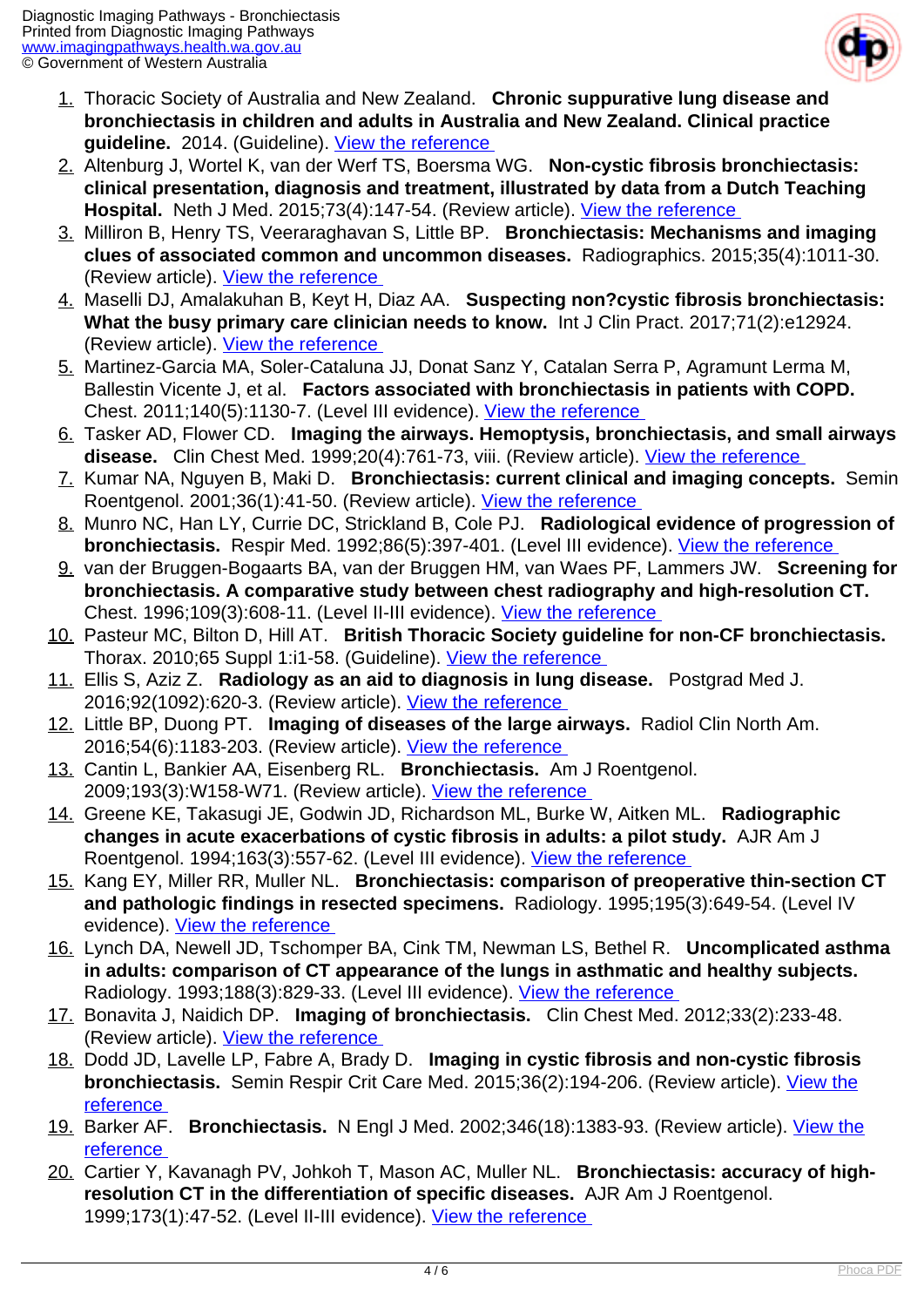

- 21. Reiff DB, Wells AU, Carr DH, Cole PJ, Hansell DM. **CT findings in bronchiectasis: limited value in distinguishing between idiopathic and specific types.** AJR Am J Roentgenol. 1995;165(2):261-7. (Level II-III evidence). View the reference
- 22. Dodd JD, Souza CA, Muller NL. **Conventional high-resolution CT versus helical highresolution MDCT in the detection of bronchiectasis.** AJR Am J Roentgenol. 2006;187(2):414-20. (Level II evidence). [View the reference](https://www.ncbi.nlm.nih.gov/pubmed/16861546 )
- 23. Hill LE, Ritchie G, Wightman AJ, Hill AT, Murchison JT. **Comparison between conventional interrupted high-resolution CT and volume multidetector CT acquisition in the assessment of bronchiectasis.** The British Journal of Radiology. 2010;83(985):67-70. (Level II evidence). [View the reference](lihttp://www.ncbi.nlm.nih.gov/pmc/articles/PMC3486721/nk )

### **Information for Consumers**

| Information from this website                                                                                             | <b>Information from the Royal</b><br><b>Australian and New Zealand</b><br><b>College of Radiologists' website</b>                                                 |
|---------------------------------------------------------------------------------------------------------------------------|-------------------------------------------------------------------------------------------------------------------------------------------------------------------|
| <b>Consent to Procedure or Treatment</b><br><b>Radiation Risks of X-rays and Scans</b><br><b>Computed Tomography (CT)</b> | <b>Computed Tomography (CT)</b><br><b>Iodine-Containing Contrast Medium</b><br><b>Plain Radiography/X-rays</b><br><b>Radiation Risk of Medical Imaging During</b> |
| <b>Chest Radiograph (X-ray)</b>                                                                                           | <b>Pregnancy</b><br><b>Radiation Risk of Medical Imaging for</b><br><b>Adults and Children</b>                                                                    |

#### **Copyright**

© Copyright 2018, Department of Health Western Australia. All Rights Reserved. This web site and its content has been prepared by The Department of Health, Western Australia. The information contained on this web site is protected by copyright.

#### **Legal Notice**

.

Please remember that this leaflet is intended as general information only. It is not definitive and The Department of Health, Western Australia can not accept any legal liability arising from its use. The information is kept as up to date and accurate as possible, but please be warned that it is always subject to change